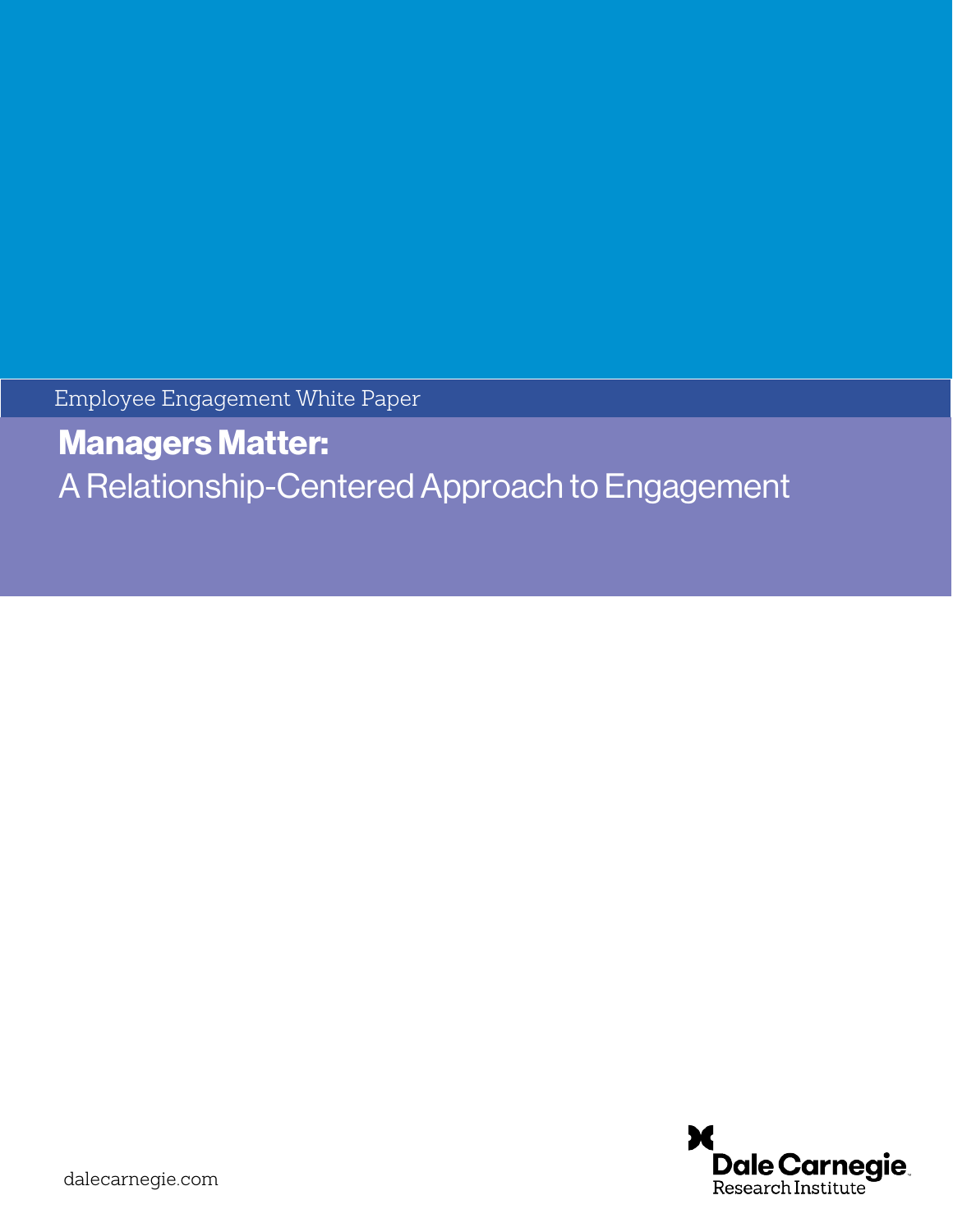## **A Relationship-Centered Approach to Engagement**

In the intense scramble for customers and profits, having engaged employees can make all the difference. Employees who are both emotionally and intellectually committed deliver superior performance, help create exceptional customer experiences, and contribute to a positive workplace culture. They are less willing to leave their employer for a minor increase in salary and therefore directly boost the bottom line by reducing costs associated with turnover. Evidence of these benefits, and others, continues to emerge: engagement is a strategic objective worth pursuing.

Despite the focus, though, engagement scores have been relatively flat, even as efforts to improve them have intensified. A 2018 Dale Carnegie study of employee engagement shows that about 30% percent of U.S. employees are *Fully-Engaged*, another 51% *Partially-Engaged* and the remaining 19% *Disengaged*, a distribution that has remained essentially stagnant in recent years<sup>1</sup>.

Research continues to examine the complexities and challenges of engagement, and the results leave many business leaders feeling overwhelmed. A typical organization is a diverse mosaic of generations, personalities, backgrounds, beliefs, styles, preferences and aspirations; crafting comprehensive engagement strategies that resonate across these differences is a major undertaking that can be expensive, impractical and difficult to execute. For many organizations there is a smarter strategy.

## **The Value of the Immediate Supervisor**

Picture your best boss ever. How did she make you feel about your work? What did he do that made you feel valued, competent and appreciated? How much did you learn and grow professionally while working for this leader? Of course, it's not a revelation that leaders play a crucial role in motivating and energizing their teams. But an employee's immediate supervisor, regardless of level, is often the single most important – and often underutilized – resource for boosting engagement.

An employee's immediate supervisor performs a number of vital roles, and in many companies, they still serve as the primary conduit for the flow of information. Top down, company leadership announces goals and objectives, but employees continue to look to their supervisor to explain what they mean and how

they may be affected. Bottom up, the immediate supervisor listens and responds to concerns, ensures that employees' voices are heard and passes feedback to senior management. Employees turn to their immediate supervisors first to provide work-related resources, remove obstacles, and for help developing their skills, networks and careers. Through all of these tasks, and others, what managers do and say – and importantly *how they say it* – profoundly affects

*For many, the quality of the relationship between an individual employee and his or her immediate supervisor may be the single greatest driver of engagement.*

employees' attitudes about their jobs, the organization and even themselves.

The quality of the relationship between an individual employee and his or her immediate supervisor may be the single greatest driver of engagement. At the same time, in a manager's hectic day-to-day schedule, it's the development of those relationships that often gets short-changed when other priorities take precedence.

<span id="page-1-0"></span> <sup>1</sup> Dale Carnegie Employee Engagement Research 2016-2018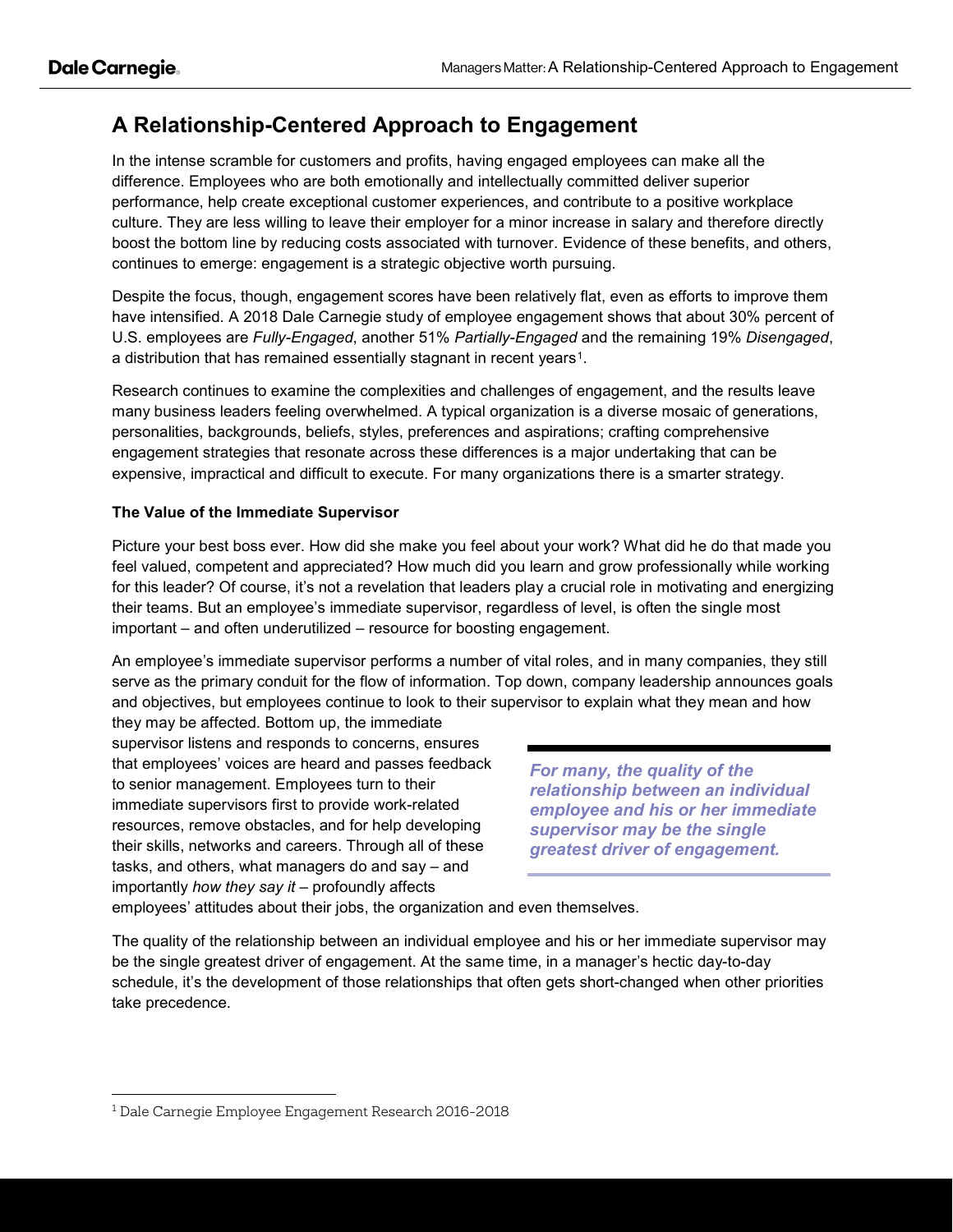

The chart at right reflects responses from 500 U.S. leaders<sup>[2](#page-2-0)</sup> asked about how engaging employees fits into their work priorities. Which best describes how it fits into yours? Why?

Simply put, while the majority of companies say engagement is a priority, most have not created an environment that enables and encourages their leaders at all levels to give it the attention it deserves.

The good news is that consistent effort does pay off: of employees who *strongly agree* that their supervisor actively works to engage them, 51% are fully-engaged. Our research also shows that leaders who make the commitment to engage their employees personally benefit from having an engaged team:

- 93% of surveyed leaders agree that employees who are fully-engaged produce better results than those who aren't.
- 86% agree that their job is *easier* when their direct reports are fully-engaged.
- 75% agree that their job is less stressful when their direct reports are fully-engaged.

## **Pragmatic Engagement**

Each organization and culture is unique, but our experience at Dale Carnegie suggests three core leadership capabilities that contribute to building strong, successful professional relationships that lead to engagement. Each one takes deliberate and intentional effort on the part of a leader and a commitment to integrate them into the day-to-day tasks and discussions that make up typical work days.

First, be a relationship-centered leader. This mind-set is at the heart of driving engagement. In order to help employees feel valued, confident, empowered, and connected, a leader must behave in ways that demonstrate genuine interest, care and concern. Here are six practices proven essential for relationshipcentered leadership.

- *Provide growth and development opportunities* Align goals with that of your organization or department and provide active support and encouragement.
- *Mentor and coach* Model positive and appropriate behavior and be available for timely coaching and advice.
- *Help employees build networks* Make introductions, create opportunities for visibility, empower them to partner with others, and seize opportunities for connections.

<span id="page-2-0"></span> <sup>2</sup> Dale Carnegie Employee Engagement Research 2018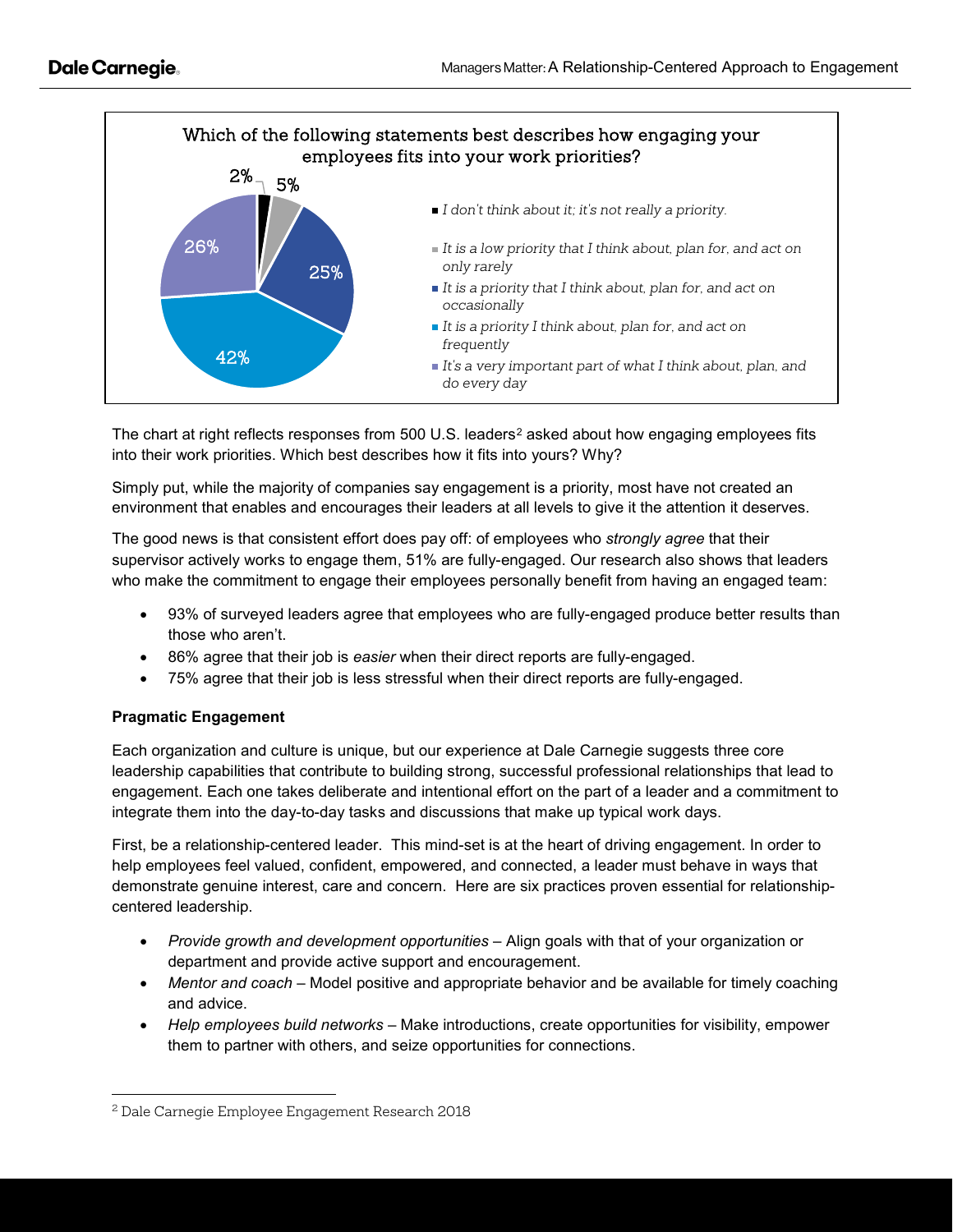- *Remove obstacles and provide resources* Support the agreed upon career goals, help eliminate barriers, and enable them to succeed.
- *Hold accountable to high performance*  Communicate high expectations and measure and reward efforts that go above and beyond expectations.
- *Show that you care* Become genuinely interested in employees as people and place value on their health and well-being.

Second, conduct periodic engagement conversations with each team member. The purpose of these focused, but less formal conversations is to better know each employee, including her or his aspirations, preferences, talents, and concerns. Most employees want to know that their immediate supervisor is interested in him or her as a person and cares about her or his life outside of work. Career goals vary, and each person's motivators are different. A single parent may value stability and job security, while an ambitious recent college graduate may be focused on new experiences and opportunities to grow. Savvy leaders manage each employee in a way that corresponds to, and respects, those differences.

Together with good listening skills, here are some questions that can help leaders begin a meaningful engagement conversation:

- 1. What are the things you feel you do well?
- 2. What are you passionate about, personally and professionally?
- 3. What current challenges might be impacting your performance?
- 4. What recent accomplishments make you most proud?
- 5. What opportunities do you see for bringing about greater satisfaction in your job?
- 6. What motivates you and how do like to be rewarded?

Third, personalize recognition to lift self-confidence and foster an individual's pride in their work. Employees perceive their own value to the organization largely through the feedback they receive from their immediate supervisor. Showing sincere appreciation should be a part of every leader's skill set and their daily commitment to

*Treat employees as valuable people with skills, rather than as people with valuable skills.*

engagement. Everyone wants to feel valued and appreciated; frequent, personalized and meaningful recognition is at the core of employee engagement. Leaders should learn and practice communicating appreciation effectively.

Including these four elements can help make praise more meaningful:

- *Praise:* Be genuine. Praise should be based on observed behaviors, values, accomplishments, successes, qualities, attributes, etc.
- *Example:* Provide a specific example of what you're praising.
- *Context:* Explain how this behavior or quality helped you, the team, organization, project or customer.
- *Reinforce:* Top it off with a final positive statement and/or suggestion for how the employee can leverage the behavior or quality even further in the future.